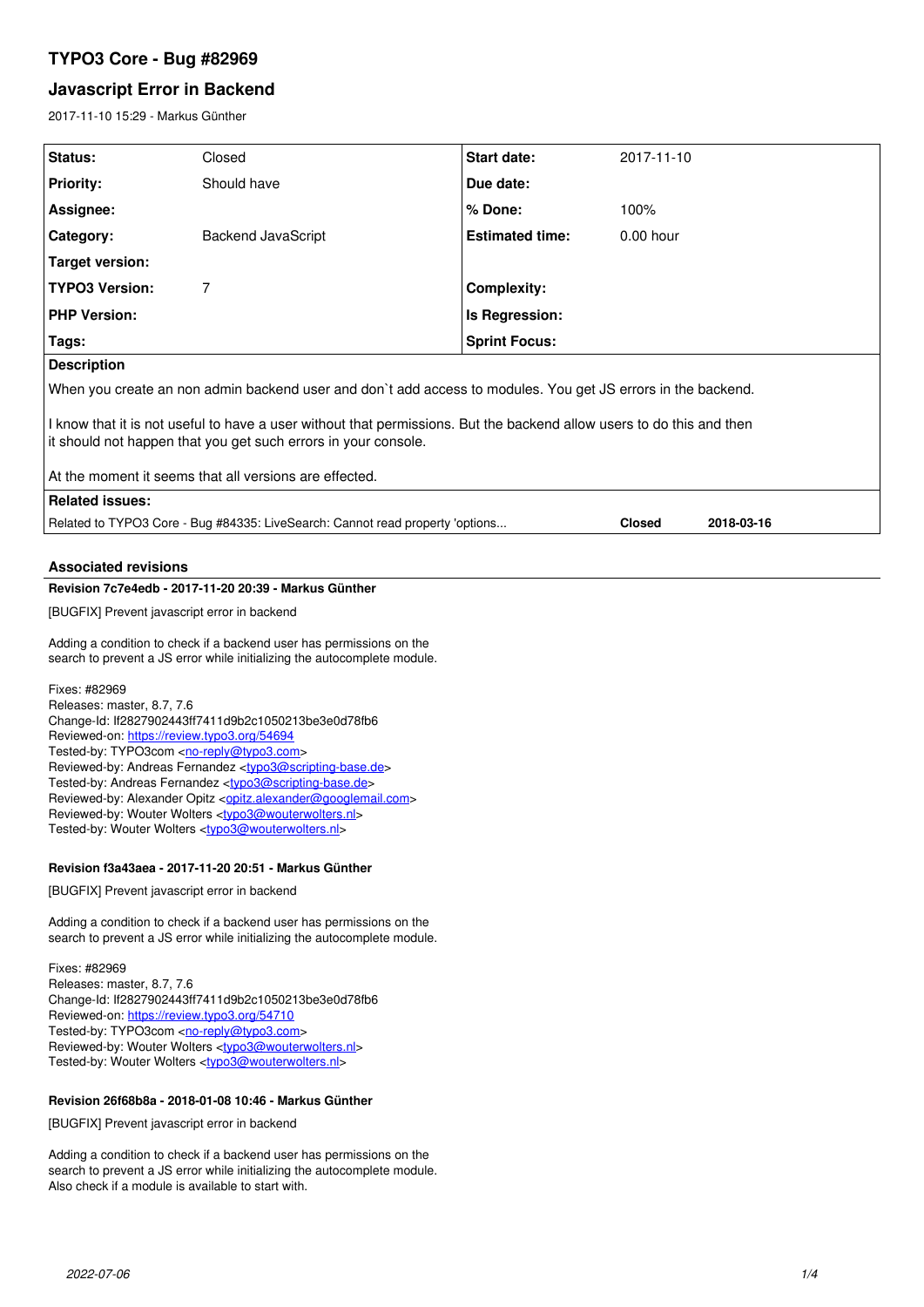Fixes: #82969 Releases: master, 8.7, 7.6 Change-Id: If2827902443ff7411d9b2c1050213be3e0d78fb6 Reviewed-on:<https://review.typo3.org/54714> Reviewed-by: Markus Günther [<mail@markus-guenther.de](mailto:mail@markus-guenther.de)> Tested-by: Markus Günther [<mail@markus-guenther.de>](mailto:mail@markus-guenther.de) Tested-by: TYPO3com [<no-reply@typo3.com](mailto:no-reply@typo3.com)> Reviewed-by: Stefan Neufeind [<typo3.neufeind@speedpartner.de>](mailto:typo3.neufeind@speedpartner.de) Reviewed-by: Henning Liebe <hliebe@neusta.de> Reviewed-by: Alexander Opitz < [opitz.alexander@googlemail.com](mailto:opitz.alexander@googlemail.com)> Tested-by: Alexander Opitz [<opitz.alexander@googlemail.com](mailto:opitz.alexander@googlemail.com)>

## **Revision 7e1f77ef - 2018-03-16 12:26 - Andreas Fernandez**

[BUGFIX] Call autocomplete only if field is available

Resolves: #84335 Related: #82592 Related: #82969 Releases: master Change-Id: I6afa442fdfb86e2ffeff0b3c39c12ed2c7e8df6c Reviewed-on:<https://review.typo3.org/56211> Tested-by: TYPO3com [<no-reply@typo3.com](mailto:no-reply@typo3.com)> Reviewed-by: Anja Leichsenring [<aleichsenring@ab-softlab.de>](mailto:aleichsenring@ab-softlab.de) Tested-by: Anja Leichsenring <[aleichsenring@ab-softlab.de](mailto:aleichsenring@ab-softlab.de)> Reviewed-by: Christian Kuhn [<lolli@schwarzbu.ch>](mailto:lolli@schwarzbu.ch) Tested-by: Christian Kuhn <[lolli@schwarzbu.ch](mailto:lolli@schwarzbu.ch)> Reviewed-by: Tymoteusz Motylewski [<t.motylewski@gmail.com](mailto:t.motylewski@gmail.com)> Tested-by: Tymoteusz Motylewski <[t.motylewski@gmail.com>](mailto:t.motylewski@gmail.com)

#### **History**

## **#1 - 2017-11-10 15:32 - Frank Naegler**

*- Category set to Backend JavaScript*

*- Status changed from New to Needs Feedback*

Hey Markus, can you please add more info like the conrete error message or a console output?

#### **#2 - 2017-11-15 06:10 - Markus Günther**

*- File Bildschirmfoto 2017-11-15 um 06.04.06.png added*

Hi Frank,

it is a bit different on each TYPO3 version.

#### **Steps to reproduce the failure:**

- 1. Create a new backend user
- 2. Enter only a username and password because these are the only mandatory fields
- 3. save and close
- 4. Switch to the backend user and then you have the errors on all backends

In the current master you get an exception for the module, which is right. But also the JS error that the autocomplete has no options. I would expect to have just the exception ;)

In TYPO3 version 7.6 you get JS errors because the backend is guessing that you have module available, but that is not the case and because the fields are not mandatory this can happen to regular backend users.

I understand the problem is that you can get the access rights from a group or a single user. But excerpt solving the JS issues it would be nice to prevent that you are able to create a user that has no module permissions.

#### **#3 - 2017-11-15 06:14 - Markus Günther**

*- File Bildschirmfoto 2017-11-15 um 06.13.56.png added*

Attached screenshot of TYPO3 version 7 LTS

#### **#4 - 2017-11-15 06:18 - Markus Günther**

*- File Bildschirmfoto 2017-11-15 um 06.15.46.png added*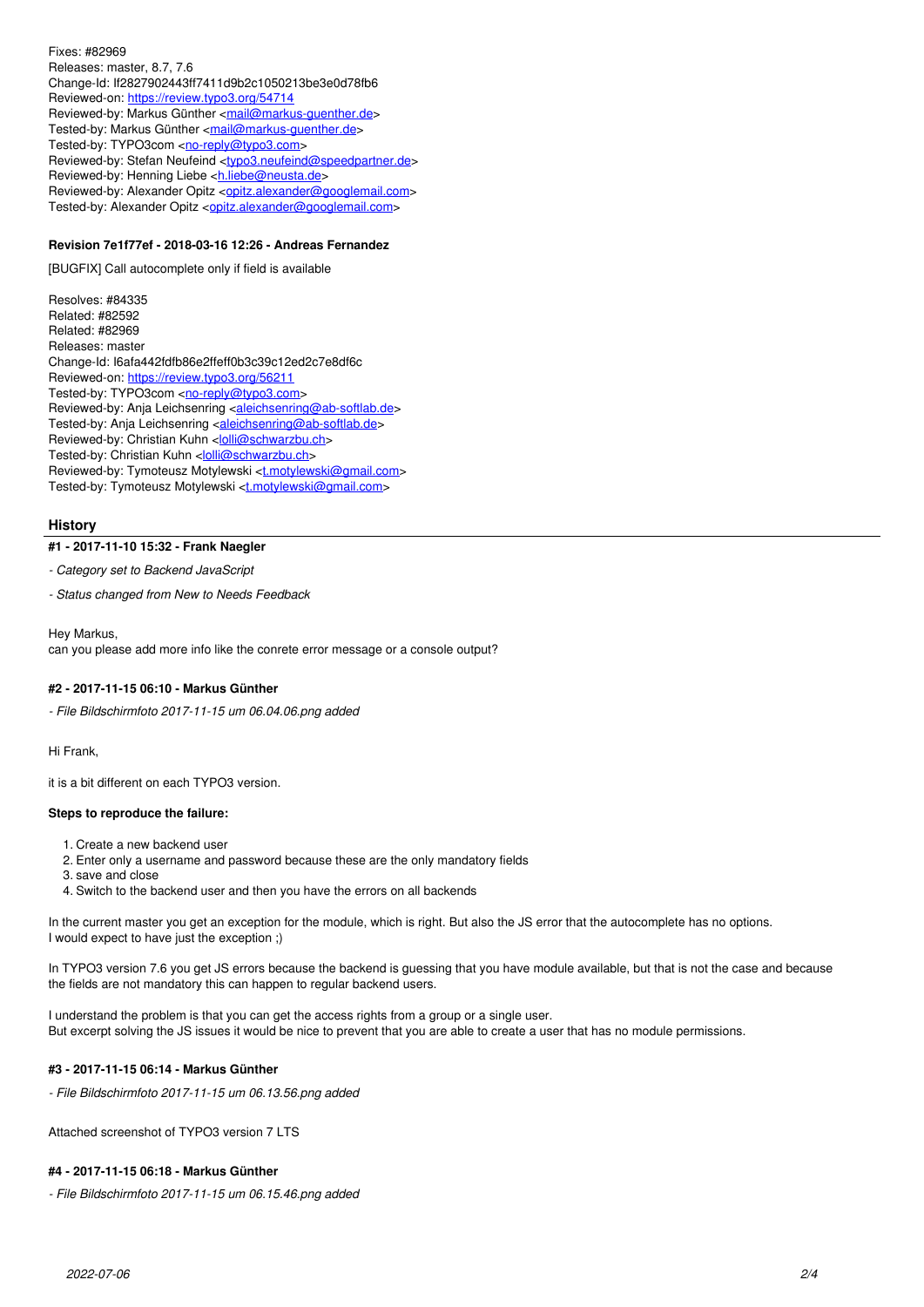Attached screenshot version 8.

For my local version 7.x instance I already adjusted the JS so that you don't get the errors anymore. But my last patch is far in the past and I first need to go thru the contribution tutorial.

For patching it.

And I bet it did not change, that I first need to tackle master, then backport to version 8 and then 7. Although version 7 is not really a backport.

#### **#5 - 2017-11-20 10:40 - Markus Günther**

It turns out that after solving an autocomplete issue a new issue lead to another JS error.

In the issue<https://forge.typo3.org/issues/83041>I describe that the Admin tools are visible to editors without permissions. And then we have module data in the menu but should not have

any module data. And then the request to the module fails with a code 500.

So this issue ends in another JS error for TYPO3 version 9.

#### **#6 - 2017-11-20 11:32 - Gerrit Code Review**

*- Status changed from Needs Feedback to Under Review*

Patch set 1 for branch **TYPO3\_8-7** of project **Packages/TYPO3.CMS** has been pushed to the review server. It is available at <https://review.typo3.org/54692>

#### **#7 - 2017-11-20 12:14 - Gerrit Code Review**

Patch set 1 for branch **master** of project **Packages/TYPO3.CMS** has been pushed to the review server. It is available at <https://review.typo3.org/54694>

#### **#8 - 2017-11-20 12:15 - Gerrit Code Review**

Patch set 2 for branch **TYPO3\_8-7** of project **Packages/TYPO3.CMS** has been pushed to the review server. It is available at <https://review.typo3.org/54692>

#### **#9 - 2017-11-20 13:41 - Gerrit Code Review**

Patch set 1 for branch **TYPO3 7-6** of project **Packages/TYPO3.CMS** has been pushed to the review server. It is available at <https://review.typo3.org/54696>

#### **#10 - 2017-11-20 13:41 - Gerrit Code Review**

Patch set 3 for branch **TYPO3\_8-7** of project **Packages/TYPO3.CMS** has been pushed to the review server. It is available at <https://review.typo3.org/54692>

## **#11 - 2017-11-20 13:42 - Gerrit Code Review**

Patch set 2 for branch **master** of project **Packages/TYPO3.CMS** has been pushed to the review server. It is available at <https://review.typo3.org/54694>

## **#12 - 2017-11-20 15:06 - Gerrit Code Review**

Patch set 3 for branch **master** of project **Packages/TYPO3.CMS** has been pushed to the review server. It is available at <https://review.typo3.org/54694>

#### **#13 - 2017-11-20 20:39 - Gerrit Code Review**

Patch set 1 for branch **TYPO3 8-7** of project **Packages/TYPO3.CMS** has been pushed to the review server. It is available at <https://review.typo3.org/54710>

#### **#14 - 2017-11-20 21:00 - Markus Günther**

- *Status changed from Under Review to Resolved*
- *% Done changed from 0 to 100*

Applied in changeset [7c7e4edb0425b3dc67516995c5856888a0c8a0d2.](https://forge.typo3.org/projects/typo3cms-core/repository/1749/revisions/7c7e4edb0425b3dc67516995c5856888a0c8a0d2)

## **#15 - 2017-11-21 09:32 - Gerrit Code Review**

*- Status changed from Resolved to Under Review*

Patch set 1 for branch **TYPO3\_7-6** of project **Packages/TYPO3.CMS** has been pushed to the review server.